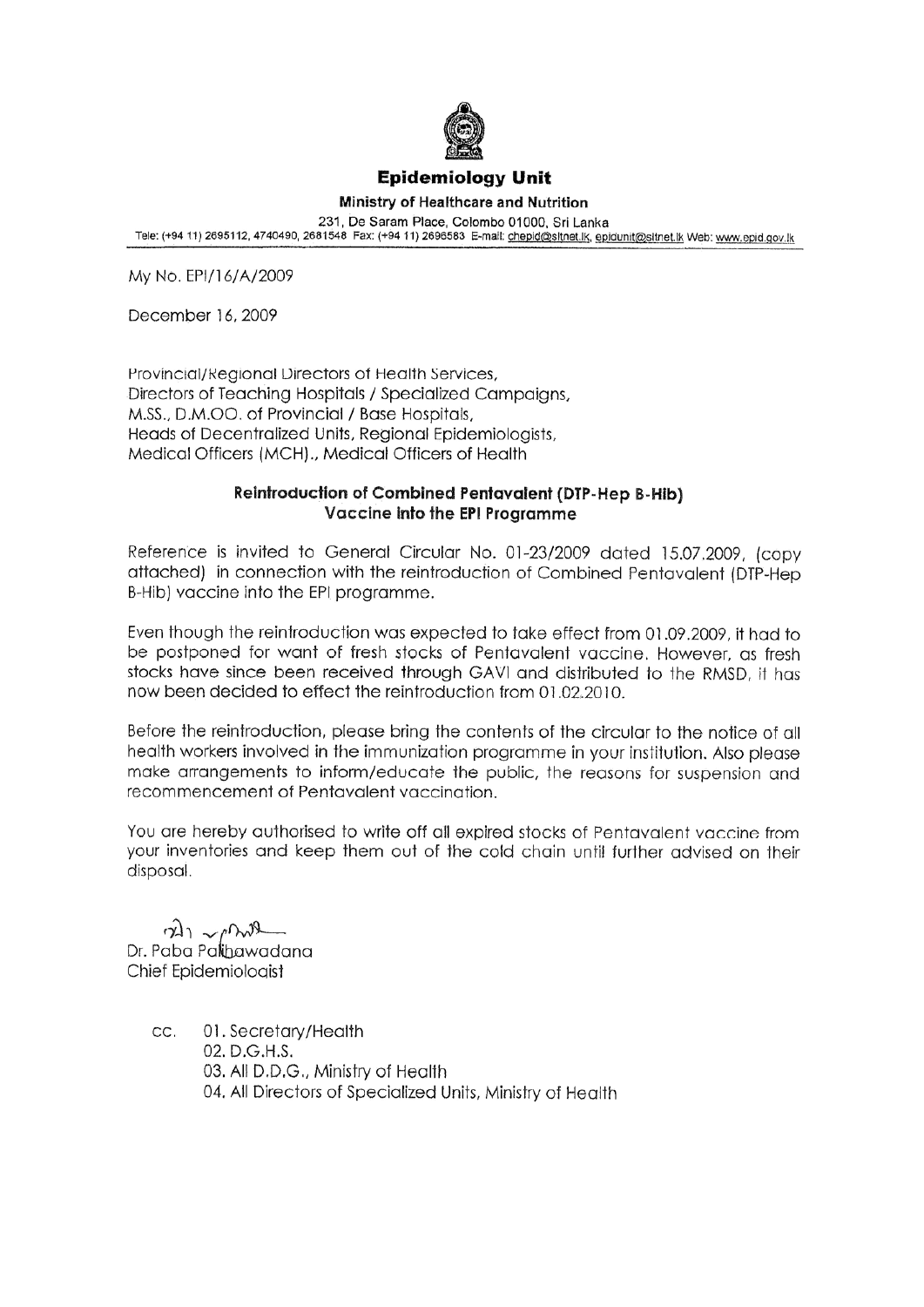## **Ministry of Healthcare and Nutrition**

**Epidemiological Unit**

231, de Saram Place, Colombo 01000, Sri Lanka

\_\_\_\_\_\_\_\_\_\_\_\_\_\_\_\_\_\_\_\_\_\_\_\_\_\_\_\_\_\_\_\_\_\_\_\_\_\_\_\_\_\_\_\_\_\_\_\_\_\_\_\_\_\_\_\_\_\_\_\_\_\_\_\_\_\_\_\_\_\_\_\_

Telephone: Epidemiologist :(+94-11-)2681548, Epid unit: (+94-11-)2695112 Fax: (+94-11-)2696583, E-mail: chepid@sltnet.lk and epidunit@sltnet.lk

15 July 2009

My No. EPI/16/A/2009 General Circular No: 01-23/2009

Provincial/ Regional Directors of Health Services, Directors of Teaching Hospitals / Specialized Campaigns, M.SS/ D.M.OO of Provincial / Base Hospitals, Heads of Decentralized Units, Regional Epidemiologists, Medical Officers (MCH) Medical Officers of Health.

## **Reintroduction of Combined Pentavalent (DTP-Hep B – Hib) Vaccine into the EPI Programme**

Ministry of Health has decided to reintroduce combined Pentavalent (DTP-Hep B – Hib) Vaccine into the National Immunization Programme commencing from  $1<sup>st</sup>$  of September 2009.

National Immunization Programme of Sri Lanka is a success story which has gained national and international recognition. High immunization coverage, commitment of the public health staff together with the trust of people has contributed in achieving this success and are already reaching the envisaged goals of the immunization programme.

As further expansion to the immunization programme Hib vaccine was introduced in early 2008 aiming at reducing the morbidity, mortality and complications that arise from Haemophilus Influenzae infection based on data on the disease burden in the country.

Hib vaccine was introduced into the EPI programme in the form of combined pentavlent (DTP-Hep B-Hib) liquid vaccine which was a WHO pre qualified vaccine and has been found to be safe. This vaccine has been in use in over 34 other countries at the time of commencement of the programme and no serious adverse events have been reported from these countries. These are countries continually using the same vaccine without interruption up to now.

However in Sri Lanka use of this vaccine had to be suspended temporarily due to the occurrence of a previously unfamiliar adverse event, Hypotonic Hyporesponsive Episodes (HHE) and a few deaths temporally associated with the administration of the newly introduced pentavalent vaccine.

Epidemiological Unit has carried out detailed investigations to ascertain the causality of all such deaths and HHE cases with the assistance of Regional Epidemiologists, Judicial Medical Officers and other experts.

In addition, the WHO, Head Quarters, Geneva appointed an international expert panel to examine and report whether the reported adverse events and deaths following administration of Pentavalent vaccine in Sri Lanka have occurred due to any safety issues related to the vaccine used.

Following a thorough investigation, it was the opinion of the international expert panel that there was no evidence to establish a causal relationship between Pentavalent (Quinvaxem®) vaccine and any of the deaths reported following its administration and also concluded that there is no increase in other AEFI including HHE following Pentavalent (Quinvaxem®) vaccine when compared to expected rates of AEFI

The National Advisory Committee on Adverse Events Following Immunization, which consists of key Paediatricians, Pharmacologists, Virologists, Epidemiologists, Forensic Pathologists and other relevant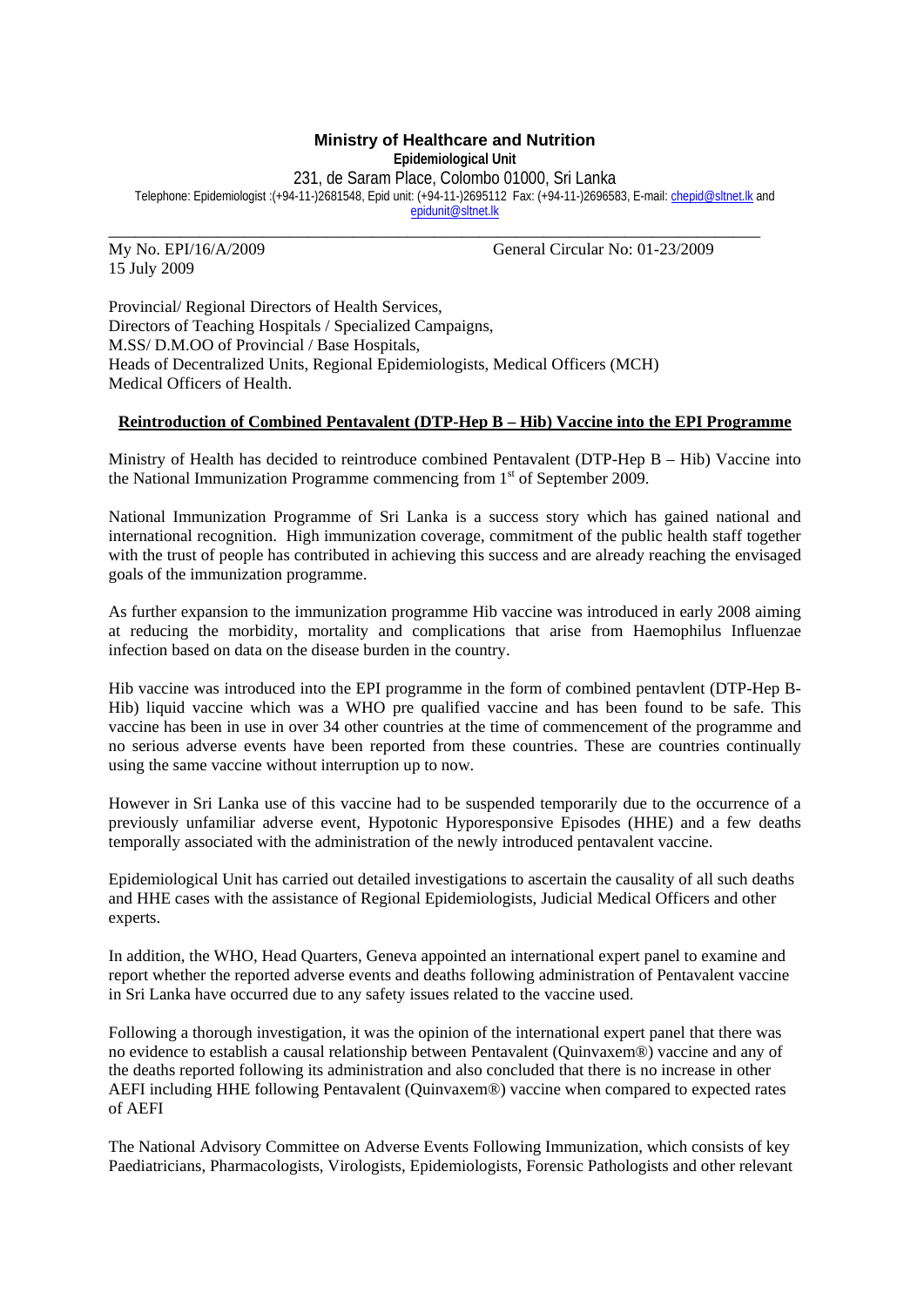officials after reviewing all available case reports and WHO expert panel report were in agreement with the WHO expert panel recommendations.

The committee as well as the WHO expert panel further noted that there were similar deaths temporally associated with other vaccines continued to be reported even after withdrawal of pentavalent vaccine. Hence it was the view of the committee that the deaths reported temporally associated with vaccination may be a part of post the neonatal mortality which were reported more due to the intensification of the AEFI surveillance system with the introduction of the new vaccine.

Accordingly the National Advisory Committee on Adverse Events Following Immunization recommended the reintroduction of the suspended Pentavalent (Quinvaxem®) vaccine into the national immunization programme.

The National Advisory committee on Communicable Diseases which met on 2nd march 2008, on scrutiny of the findings and recommendations of the National Advisory Committee on Adverse Events Following Immunization also recommended the reintroduction of the suspended Pentavalent (Quinvaxem®) vaccine into the national immunization programme

The committee further noted that a majority of the reported deaths were following the administration of first dose of pentavalent vaccine at two months with the pre-existence of certain risk conditions during the neonatal period.

Hence, the committee recommended that in future when immunizing children with the following risk conditions, adequate precautions be taken and as an interim measure where possible such children may be admitted to a suitable in-ward facility for immunization and kept under observation for 24 hours following immunization. Such conditions are;

- a) Prematurity less than 36 weeks of gestation and required to spend over one week in PBU
- b) Recent history of significant illness requiring over one week hospitalization e.g. neonatal sepsis, pneumonia etc
- c) Severe congenital anomalies which required prolonged hospitalization during neonatal period
- d) History of HHE to previous doses of pentavalent or any other pertussis containing vaccine

In addition please ensure adherence to the following directions on reintroduction:

- 1. In addition to the precautionary conditions mentioned in my letter No. EPI/81/VII/2007 dated 15/10/2007, the above conditions also should be considered as where precautionary measures should be taken.
- 2. All children should be screened for the presence of such conditions prior to immunization. Children receiving the **first dose of pentavalent vaccine** on completion of two months with such risk conditions may be admitted to a suitable in-ward facility for immunization and kept under observation for 24 hours following immunization.
- 3. Hypotonic hyporesponsive episodes (HHE) following pentavalent or any other vaccine is not a contraindication for further immunization with the incriminated vaccine or any other vaccine used in the national immunization programme.
- 4. The current turn of events in the history of national immunization programme highlights the importance of further strengthening of the AEFI surveillance system even encompassing private sector immunizations as well.